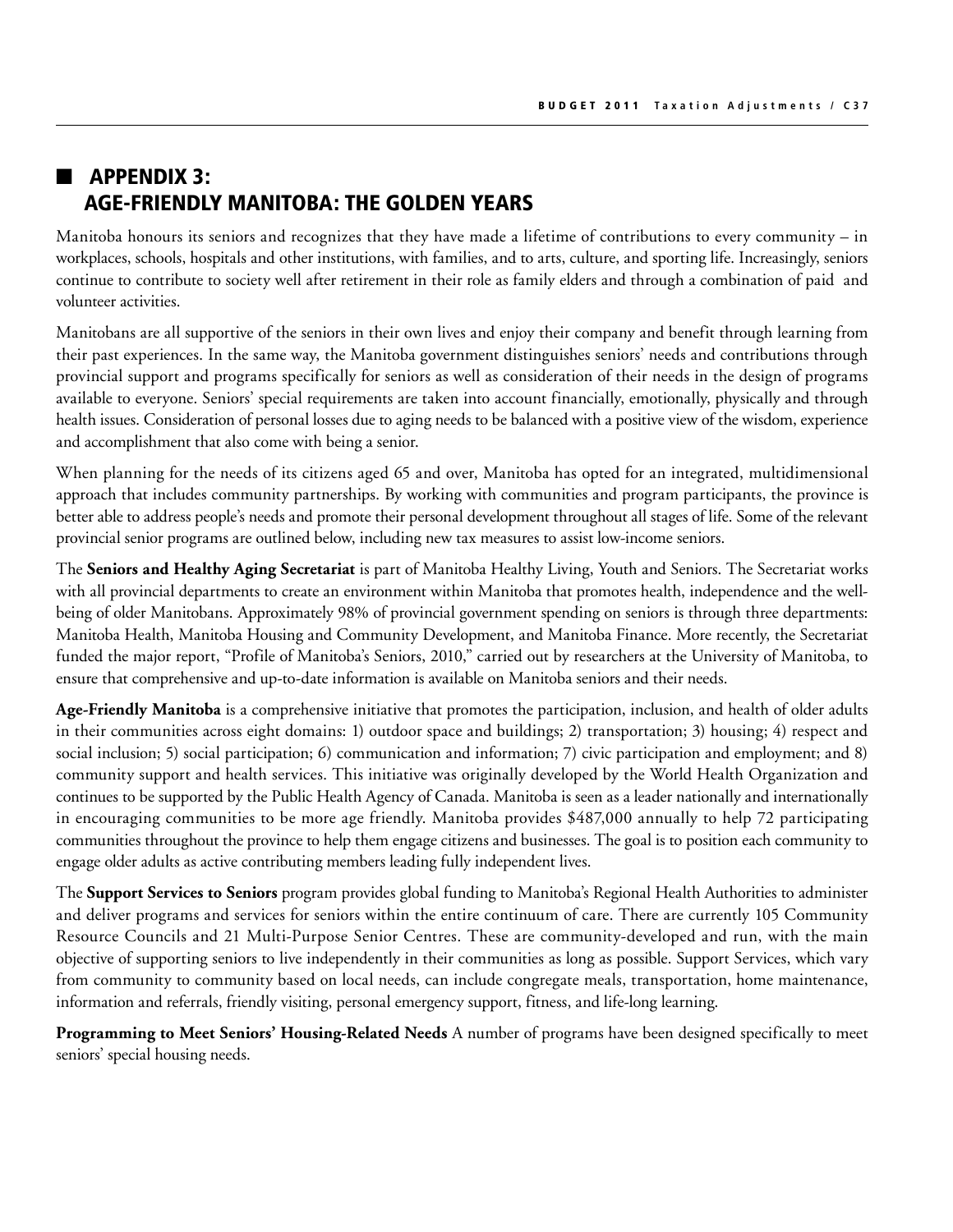- The **SafetyAid** Program provides \$216,000 to help improve home security for seniors, including safety audits and the installation of security and fall-prevention devices.
- • **Home Adaptations for Seniors Independence Program** provides loans, to a maximum of \$3,500, to lower-income homeowners aged 65 plus for improvements designed to help them stay in their own home longer.
- • **Residential Rehabilitation Assistance Program** provides loans for low-income homeowners to return substandard homes to a condition that meets health and safety levels. The maximum loan is \$19,000 depending on household income.
- • **RentAid** (formerly the Manitoba Shelter Benefit) provides a rental supplement to low-income senior renters of up to \$210 per month.
- • **Aging in Place Strategy** (part of Manitoba Health's Long-Term Care strategy) addresses the need for affordable housing options, with varying levels of support, as alternatives to personal care home placement. The strategy focuses on the required elements that allow individuals to continue living in their home.

**Health-Care Related Programming** takes into account the special needs of seniors within the context of Manitoba's universal health care system.

- • The **Eyeglass Program** provides financial assistance for seniors to purchase eyeglasses. Manitoba Health covers 80% of the allowable total purchase price.
- • **Flexible Contact Lenses** are now available free for cataract operations, a universal service used primarily by seniors. This saves patients about \$300.
- The **Pharmacare Program** provides income-tested benefits for all ages. The program covers 100% of eligible drug costs after an income-based deductible.
- • The **Home Care Program** is the oldest, most comprehensive, province-wide, universal home care program in Canada. Home Care is provided to Manitobans based on assessed need.

**Tax-Based Programs**: A number of tax-based credits, exemptions and preferences help Manitobans in retirement and to prepare for their retirement.

- Manitobans save \$224 million annually in Manitoba income taxes from registered pension plan contribution deductions.
- Pensioners save \$30 million annually in Manitoba income taxes through pension income splitting and the \$1,000 private pension income exemption.
- • Low-income seniors save \$18 million annually in Manitoba income taxes through the Guaranteed Income Supplement (GIS) exemption.
- • Low- and middle-income seniors save \$33 million annually in Manitoba income taxes through the age exemption.
- Senior homeowners and tenants save \$73 million annually in property taxes and rental costs under the combined benefits of the Education Property Tax Credit, the Pensioners' School Tax Assistance, and the elimination of the Education Support Levy.
- Seniors save an estimated \$111 million annually in Manitoba income taxes from other basic exemptions.
- • Several important sales tax exemptions that primarily benefit seniors include prescription drugs and medicine (savings of \$22 million annually), and medical supplies, appliances and equipment (savings of \$14 million annually).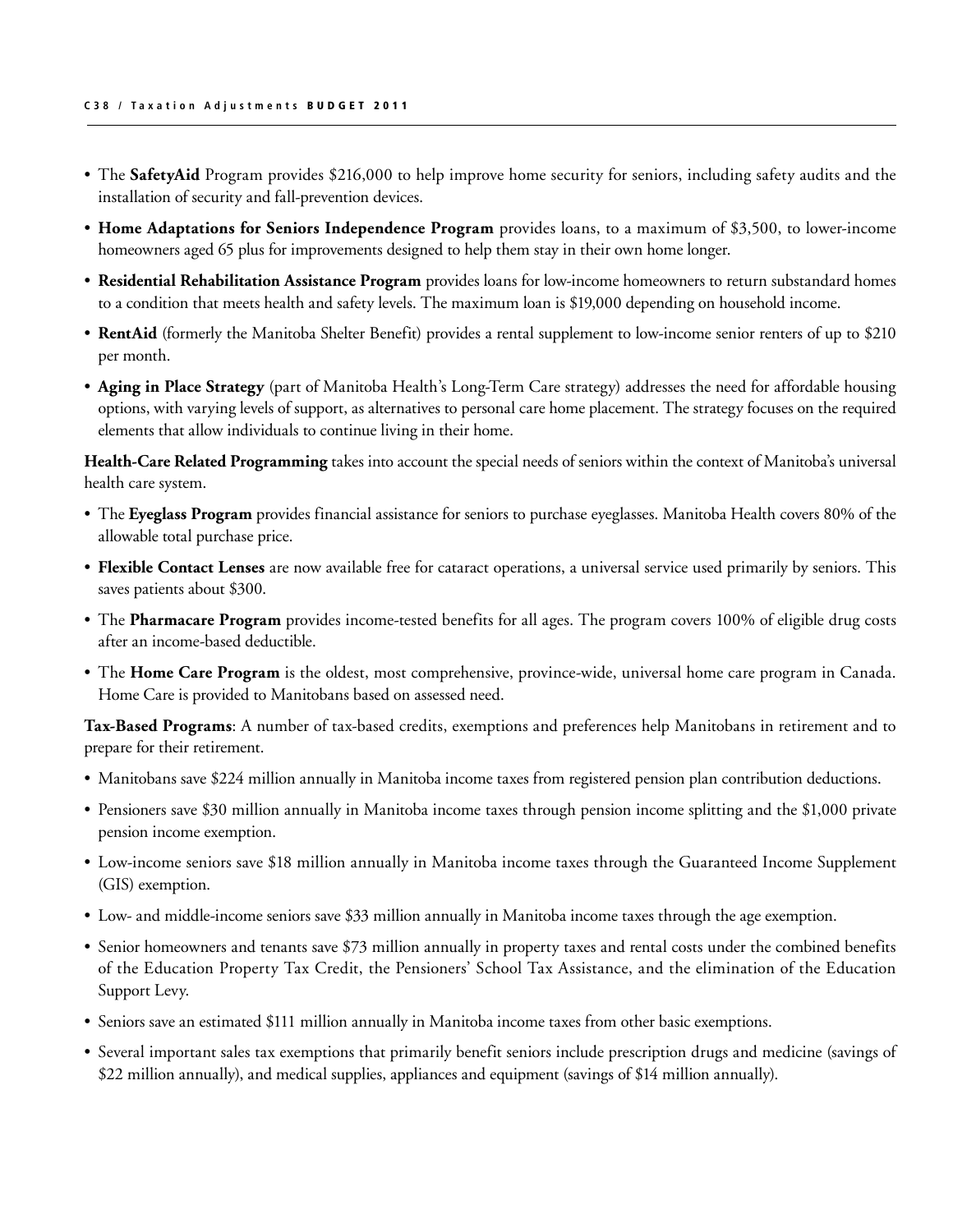## **Budget 2011 Enhancements**

Budget 2011 provides further tax savings to Manitoba seniors to enhance affordability.

**Education Property Tax Credit:** This tax credit makes property taxes more affordable for all Manitoba households. Homeowners typically receive the basic component of the credit as an offset to their property tax bills, while renters claim it on their income tax return. The basic credit will be increased from \$650 to \$700 in 2011. The basic tax credit has now been increased by 180%, from \$250 in 1999 to \$700.

Budget 2011 also announces increases in the seniors' maximum Education Property Tax Credit from \$800 to:

- • \$950 in 2011, providing an average benefit enhancement, compared to 2010, of \$62 annually to about 21,000 senior households;
- \$1,025 in 2012, providing an average benefit enhancement of \$107 to over 27,000 senior households; and
- \$1,100 starting in 2013, providing an average enhancement of \$151 to over 31,000 senior households, leaving all seniors with a family income of less than \$40,000 better off.

When completely phased in, the new \$1,100 seniors' maximum will save seniors about \$4.8 million annually.

**Primary Caregiver Tax Credit:** This credit began in 2009 to recognize and support individuals who serve as volunteer primary caregivers, who provide care recipients with a level of care or supervision while living in his or her own home. The credit helps offset the caregiver's out-of-pocket expenses of caregiving. Many primary caregivers are themselves seniors, and a large proportion of the care recipients are seniors over the age of 65. The value of the credit, which is fully refundable, is being increased by 25% starting in 2011, from \$85 per month (\$1,020 annually) to \$106.25 per month (\$1,275 annually). This enhancement is expected to benefit over 5,000 primary caregivers each year.

**Basic Income Tax Credits:** Budget 2011 increases three personal basic tax credits that reduce Manitoba income taxes for a majority of Manitobans. This includes increasing the personal amount, spousal amount and eligible dependent amount by \$250 each, every year for four years, starting in 2011.

The following table summarizes the additional tax savings provided under Budget 2011 to single seniors and senior couples.